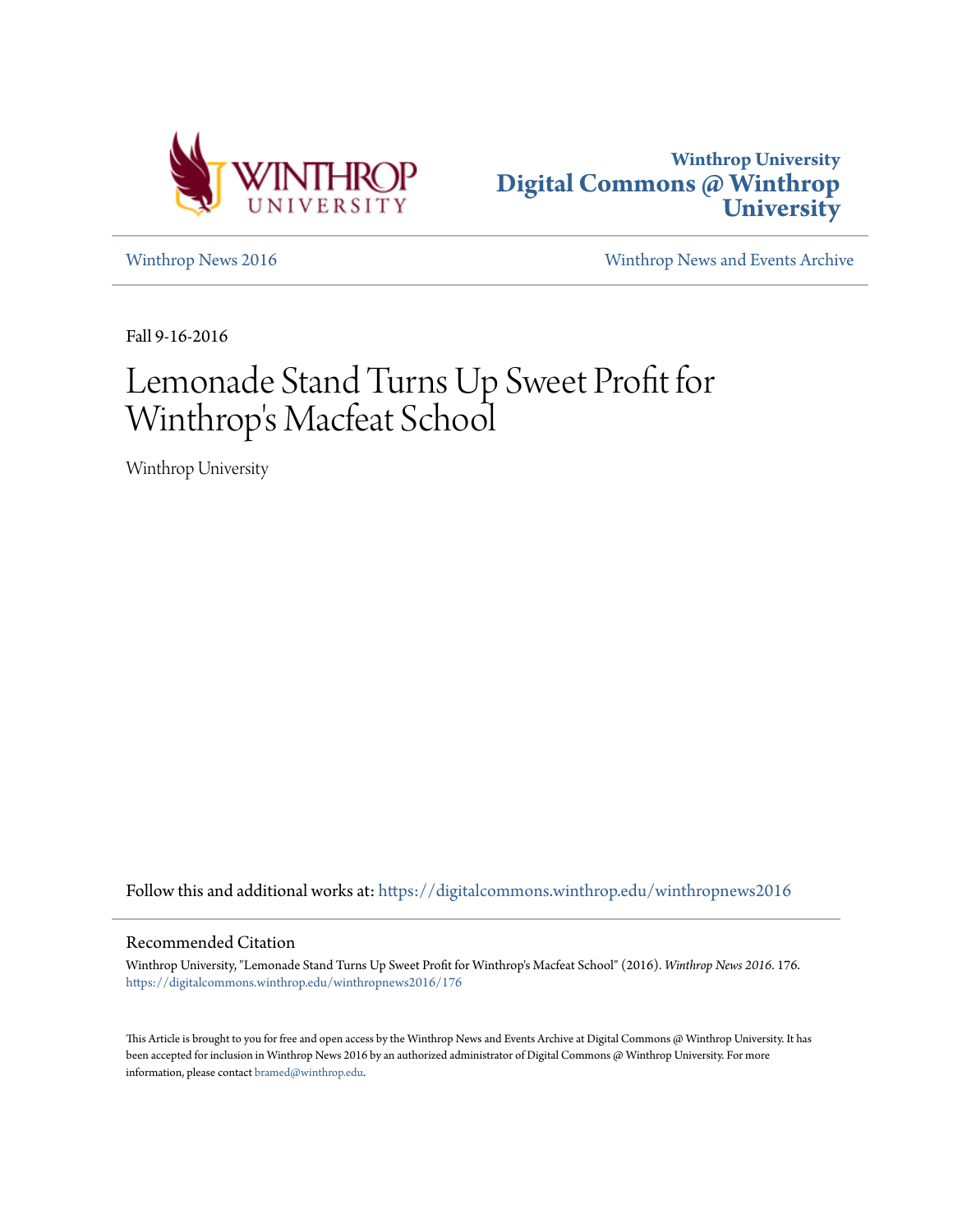



**AFFAIRS ATHLETICS GIVING**

09/16/2016

**ABOUT ADMISSIONS & AID ACADEMICS STUDENT**

**O** SHARE

■ 80 ●

All News Archives RSS News Feeds

Winthrop in the News

# **Lemonade Stand Turns Up Sweet Profit for Winthrop's Macfeat School**

## **Quick Facts**

The two ran a lemonade stand on Sept. 11 and had such a good response from Winthrop folks they decided to donate part of the profits to the university.

 $\blacksquare$  The pair stopped by on Friday to hand-deliver their donation to President Dan Mahony.



ROCK HILL, SOUTH CAROLINA — A Sunday afternoon lemonade stand turned into a sweet deal for Winthrop University, thanks to two generous local fourth graders.

### **Nathan Hame**l, son of Macfeat Early Childhood Laboratory School Director Erin Hamel, and his friend

**Guy Echols**, both students at Richmond Drive Elementary School, did what many young people do on hot days: set up a lemonade stand. The difference? Instead of pocketing the proceeds, the boys have decided to donate 30 percent of their profits to the Winthrop Foundation to benefit Macfeat.

"We just wanted to give back," said Hamel, with Echols nodding in agreement.

The two friends arrived at Winthrop on Friday, Sept. 16, to personally deliver their donation. They were greeted by several development staff members and **President Dan Mahony**, who shook their hands and accepted their donation.

"Nathan and Guy show the true spirit of philanthropy," said **Chrissy Catoe '02, '04, associate director of development**. "They are all you could ever ask for in a donor, and to be so young and already willing to help others, is priceless. We wanted to celebrate them and show our appreciation of their gift."

The boys were given Winthrop